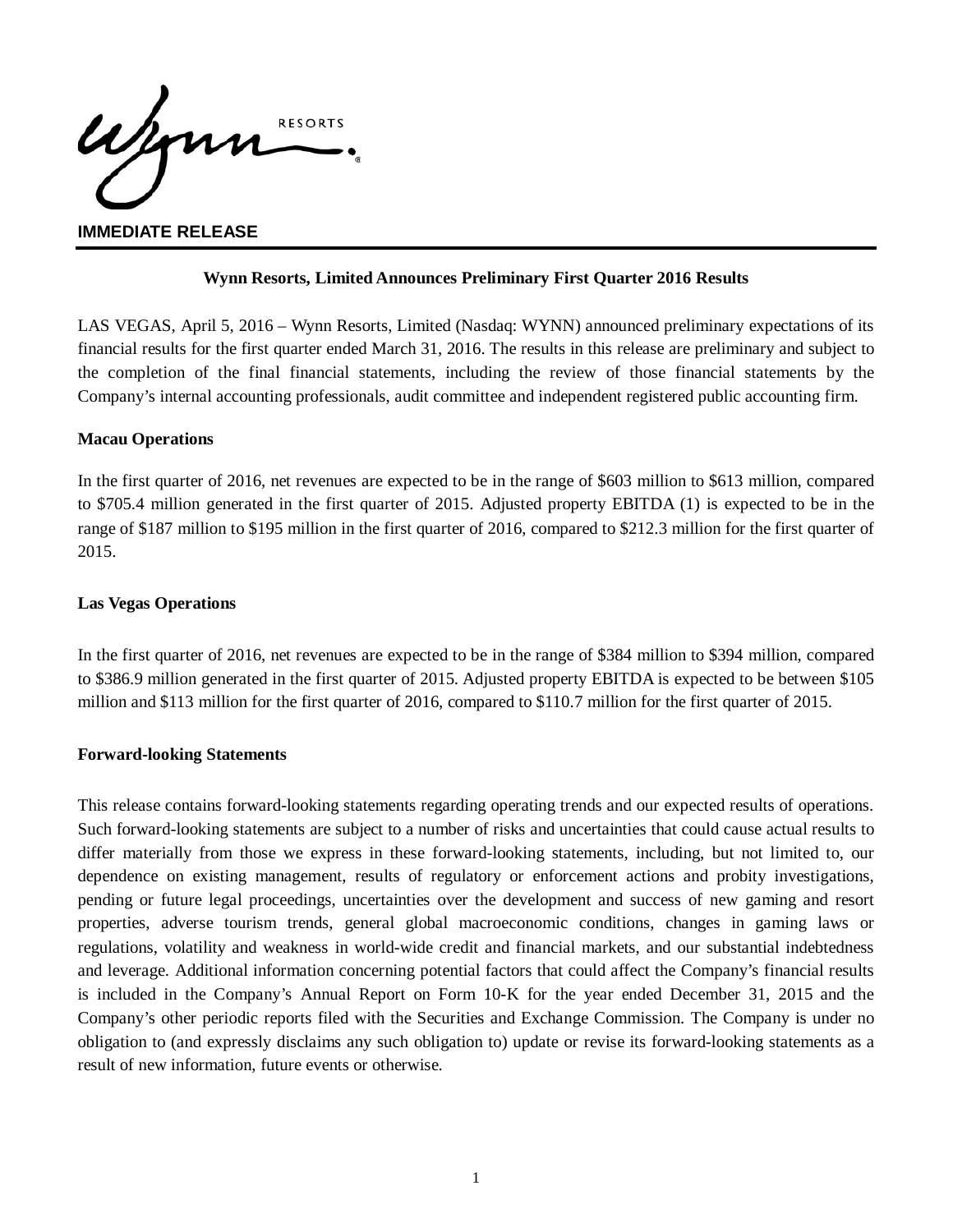### **Non-GAAP Financial Measures**

(1) "Adjusted property EBITDA" is net income before interest, taxes, depreciation and amortization, pre-opening costs, property charges and other, management and license fees, corporate expenses and other, intercompany golf course and water rights leases, stock-based compensation, loss on extinguishment of debt, change in interest rate swap fair value, change in Redemption Note fair value and other non-operating income and expenses, and includes equity in income from unconsolidated affiliates. Adjusted property EBITDA is presented exclusively as a supplemental disclosure because management believes that it is widely used to measure the performance, and as a basis for valuation, of gaming companies. Management uses adjusted property EBITDA as a measure of the operating performance of its segments and to compare the operating performance of its properties with those of its competitors. The Company also presents adjusted property EBITDA because it is used by some investors as a way to measure a company's ability to incur and service debt, make capital expenditures and meet working capital requirements. Gaming companies have historically reported EBITDA as a supplement to financial measures in accordance with U.S. generally accepted accounting principles ("GAAP"). In order to view the operations of their casinos on a more stand-alone basis, gaming companies, including Wynn Resorts, Limited, have historically excluded from their EBITDA calculations pre-opening expenses, property charges, corporate expenses and stockbased compensation, that do not relate to the management of specific casino properties. However, adjusted property EBITDA should not be considered as an alternative to operating income as an indicator of the Company's performance, as an alternative to cash flows from operating activities as a measure of liquidity, or as an alternative to any other measure determined in accordance with GAAP. Unlike net income, adjusted property EBITDA does not include depreciation or interest expense and therefore does not reflect current or future capital expenditures or the cost of capital. The Company has significant uses of cash flows, including capital expenditures, interest payments, debt principal repayments, taxes and other non-recurring charges, which are not reflected in adjusted property EBITDA. Also, Wynn Resorts' calculation of adjusted property EBITDA may be different from the calculation methods used by other companies and, therefore, comparability may be limited.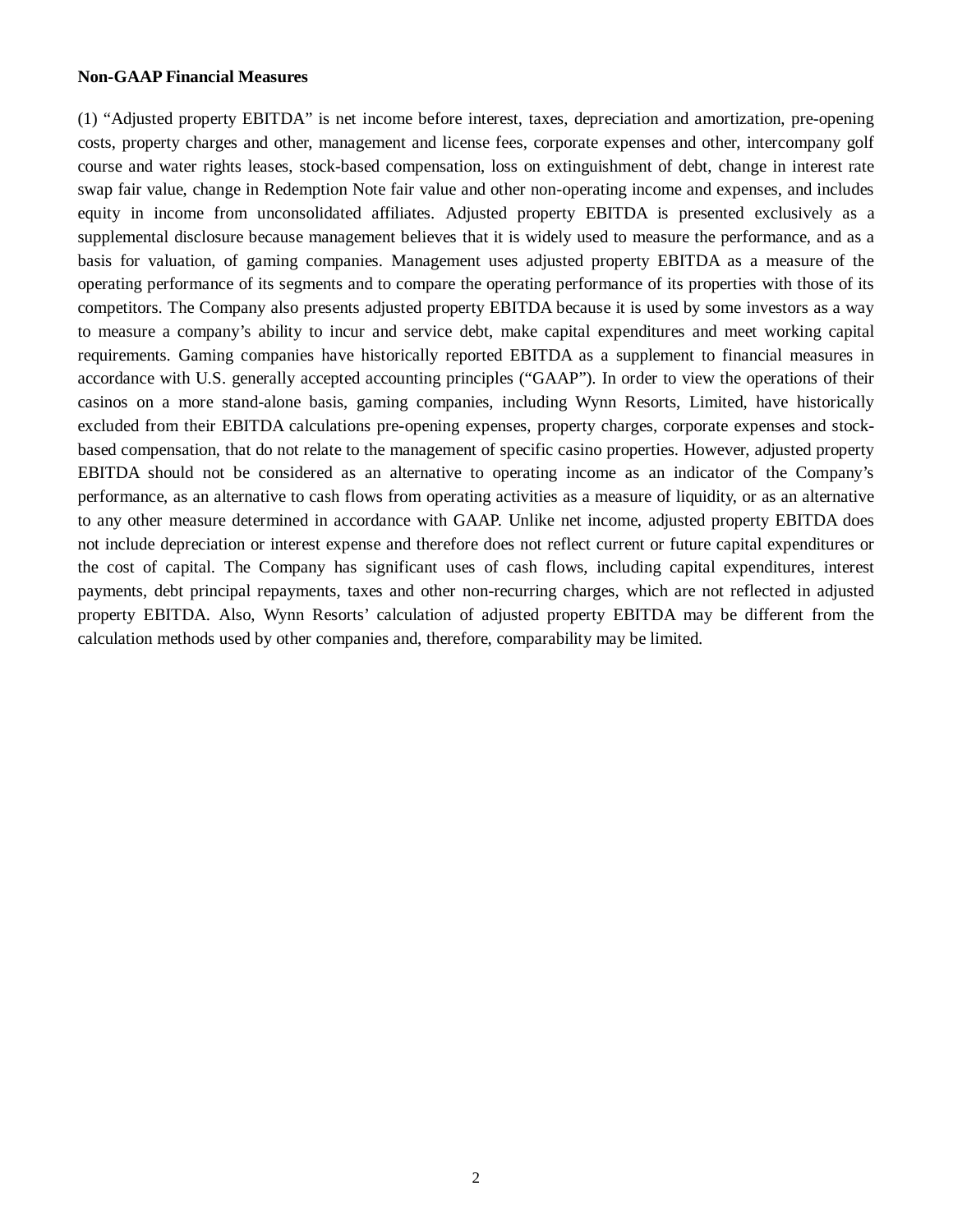# **WYNN RESORTS, LIMITED AND SUBSIDIARIES SUPPLEMENTAL DATA SCHEDULE**

(dollars in thousands, except for win per unit per day, ADR and REVPAR)

|                                       |      | Three Months Ended March 31, |    |            |
|---------------------------------------|------|------------------------------|----|------------|
|                                       |      | 2016                         |    | 2015       |
| <b>Macau Operations:</b>              |      |                              |    |            |
| <b>VIP</b>                            |      |                              |    |            |
| Average number of table games         |      | 189                          |    | 252        |
| VIP turnover                          |      | \$13,469,939                 | \$ | 17,127,666 |
| Table games win                       | \$   | 378,652                      | \$ | 480,364    |
| VIP win as a % of turnover            |      | 2.81%                        |    | 2.80%      |
| Table games win per unit per day (a)  | \$   | 21,967                       | \$ | 21,147     |
| <b>Mass market</b>                    |      |                              |    |            |
| Average number of table games         |      | 245                          |    | 214        |
| Table drop (b)                        | \$   | 1,210,100                    | \$ | 1,281,414  |
| Table games win                       | \$   | 247,500                      | \$ | 279,560    |
| Table games win %                     |      | 20.5%                        |    | 21.8%      |
| Table games win per unit per day (a)  | \$   | 11,092                       | \$ | 14,517     |
| Average number of slot machines       |      | 781                          |    | 649        |
| Slot machine handle                   | \$   | 1,096,337                    | \$ | 1,039,615  |
| Slot machine win                      | \$   | 50,440                       | \$ | 47,777     |
| Slot machine win per unit per day (c) | \$   | 710                          | \$ | 818        |
| <b>Room statistics</b>                |      |                              |    |            |
| Occupancy                             |      | 94.8%                        |    | 97.5%      |
| $ADR$ $(d)$                           | \$   | 324                          | \$ | 331        |
| REVPAR (e)                            | \$   | 307                          | \$ | 323        |
| <b>Las Vegas Operations:</b>          |      |                              |    |            |
| Average number of table games         |      | 237                          |    | 237        |
| Table drop (b)                        | $\$$ | 475,162                      | \$ | 573,612    |
| Table games win                       | \$   | 125,046                      | \$ | 135,679    |
| Table games win %                     |      | 26.3%                        |    | 23.7%      |
| Table games win per unit per day (a)  | \$   | 5,792                        | \$ | 6,351      |
| Average number of slot machines       |      | 1,889                        |    | 1,854      |
| Slot machine handle                   | \$   | 717,460                      | \$ | 762,184    |
| Slot machine win                      | \$   | 49,584                       | \$ | 48,417     |
| Slot machine win per unit per day (c) | \$   | 289                          | \$ | 290        |
| <b>Room statistics</b>                |      |                              |    |            |
| Occupancy                             |      | 81.7%                        |    | 83.0%      |
| $ADR$ $(d)$                           | $\$$ | 298                          | \$ | 283        |
| REVPAR (e)                            | \$   | 243                          | \$ | 235        |